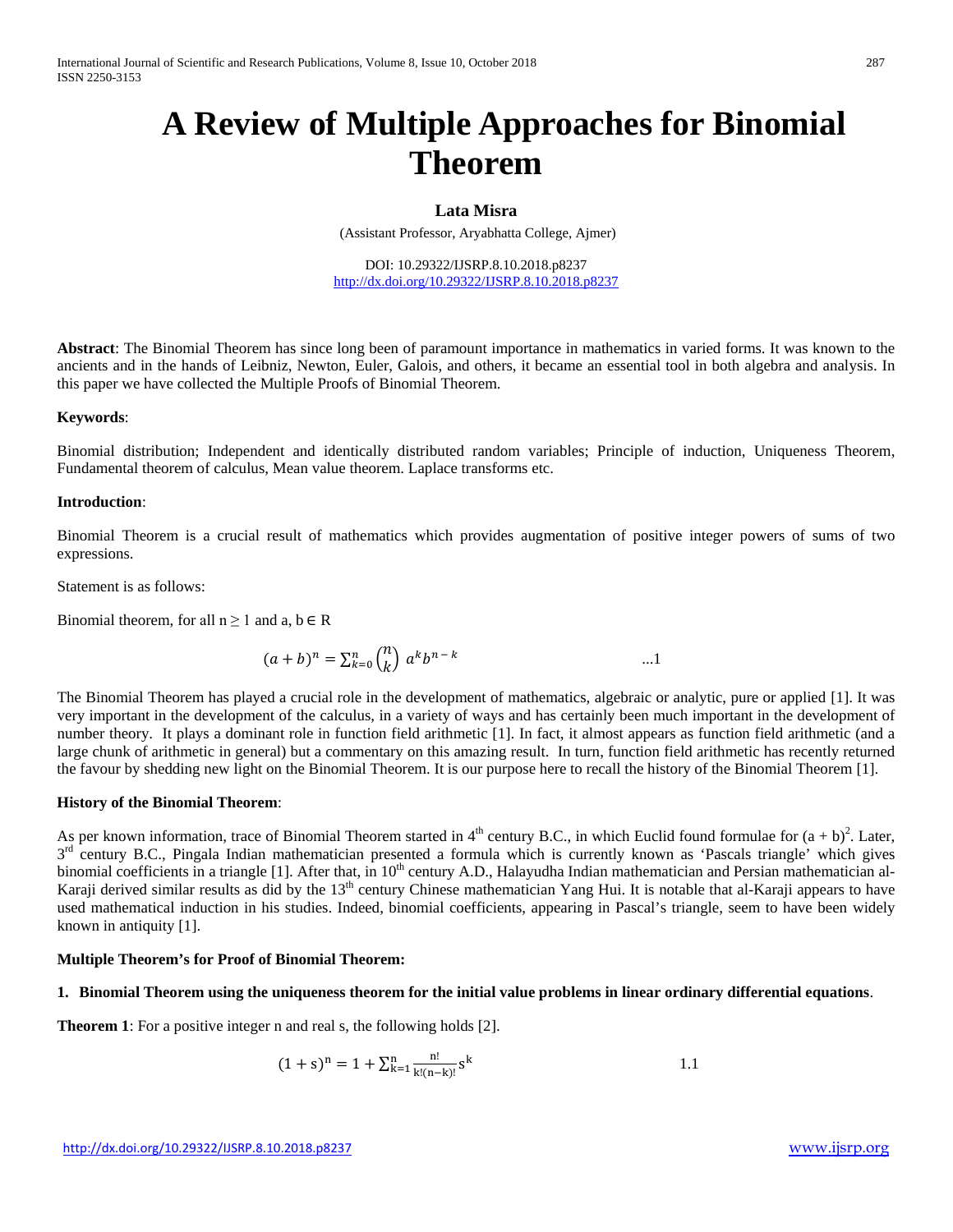International Journal of Scientific and Research Publications, Volume 8, Issue 10, October 2018 288 ISSN 2250-3153

**Proof**: Observe that if (1.1) holds for all s > −1 then taking limit as s  $\rightarrow$  −1 + on both sides of (1.1), we get the result for s = −1 as well. Also, if (1.1) holds for all  $s > -1$  then it holds for all  $s < -1$  since if that is the case then we can write:

$$
(1+s)^n = s^n (1+\frac{1}{s})^n = s^n \sum_{k=0}^n \frac{n!}{k!(n-k)!} - \frac{1}{s^k} = \sum_{k=0}^n \frac{n!}{k!(n-k)!} - s^{n-k} = \sum_{k=0}^n \frac{n!}{k!(n-k)!} - s^k - 1.2
$$

Thus, it is sufficient to prove (1.1) for  $s > -1$ . So, consider the initial value problem.

$$
x'(s) - \frac{n}{(1+s)}x(s) = 0, \ x(0) = 0, s > -1
$$

Which has zero function as its unique solution for  $s > -1$ .

Let  $\emptyset(s) = (1 + s)^n - 1 - \sum_{k=1}^n \frac{n!}{k!(n-k)!}$  $\sum_{k=1}^{n} \frac{m}{k!(n-k)!} s^k$  for s > -1, differentiating it with respect to s, and multiplying throughout by  $(1 + s)$ , we get:

$$
(1+s)\emptyset'(s) = n(1+s)^n - (1+s)\sum_{k=1}^n \frac{n!}{k!(n-k)!}ks^{k-1}
$$
  
\n
$$
= n(1+s)^n - \sum_{k=1}^n \frac{n!}{(k-1)!(n-k)!} (s^{k-1} + s^k)
$$
  
\n
$$
= n(1+s)^n - n - \sum_{k=2}^n \frac{n!}{(k-1)!(n-k)!} s^{k-1} - \sum_{k=1}^n \frac{n!}{(k-1)!(n-k)!} s^k
$$
  
\n
$$
= n(1+s)^n - n - \sum_{k=1}^{n-1} \frac{n!}{(k)!(n-k-1)!} s^k - \sum_{k=1}^n \frac{n!}{(k-1)!(n-k)!} s^k
$$
  
\n
$$
= n(1+s)^n - n - \sum_{k=1}^{n-1} \frac{n!}{(k-1)!(n-k-1)!} (\frac{1}{k} + \frac{1}{n-k})s^k - ns^n
$$
  
\n
$$
= n[(1+s)^n - 1 - \sum_{k=1}^{n-1} \frac{n!}{(k)!(n-k)!} s^k - s^n]
$$
  
\n
$$
= n[(1+s)^n - 1 - \sum_{k=1}^n \frac{n!}{(k)!(n-k)!} s^k]
$$
  
\n
$$
= n\emptyset(s)
$$
  
\n1.4  
\n1.4

Which together with the observation that  $\phi(0) = 0$  shows that  $\phi(s)$  satisfies equation 1.2, by uniqueness of the solution, we have  $\phi$  $(s) = 0$ , as desired [2].

#### **2. An Alternate Proof of the Binomial Theorem using the Laplace transforms.**

.

**Theorem 2:** Let n be any nonnegative integer and a, b two real numbers. Then from equation (1). [4]

$$
(a+b)^n = \sum_{k=0}^n {n \choose k} a^k b^{n-k}
$$

where  $0^0$  is interpreted as unity whenever  $x = 0$  or  $y = 0$ .

**Proof.** For  $x = 0$  or  $y = 0$ , (1) clearly holds. Let  $t > 0$  be any positive real number, then the Laplace transform of  $(1 + t)^n$  for  $s > 0$  is given by

 $L[(1 + t)^n]s = \int_0^\infty e^{-st} (1 + t)^n dt$ 

$$
= \frac{1}{s} + \frac{n}{s} L[(1+t)^{n-1}]s
$$
  
=  $\frac{1}{s} + \frac{n}{s^2} + \frac{n(n-1)}{s^2} L[(1+t)^{n-2}]s$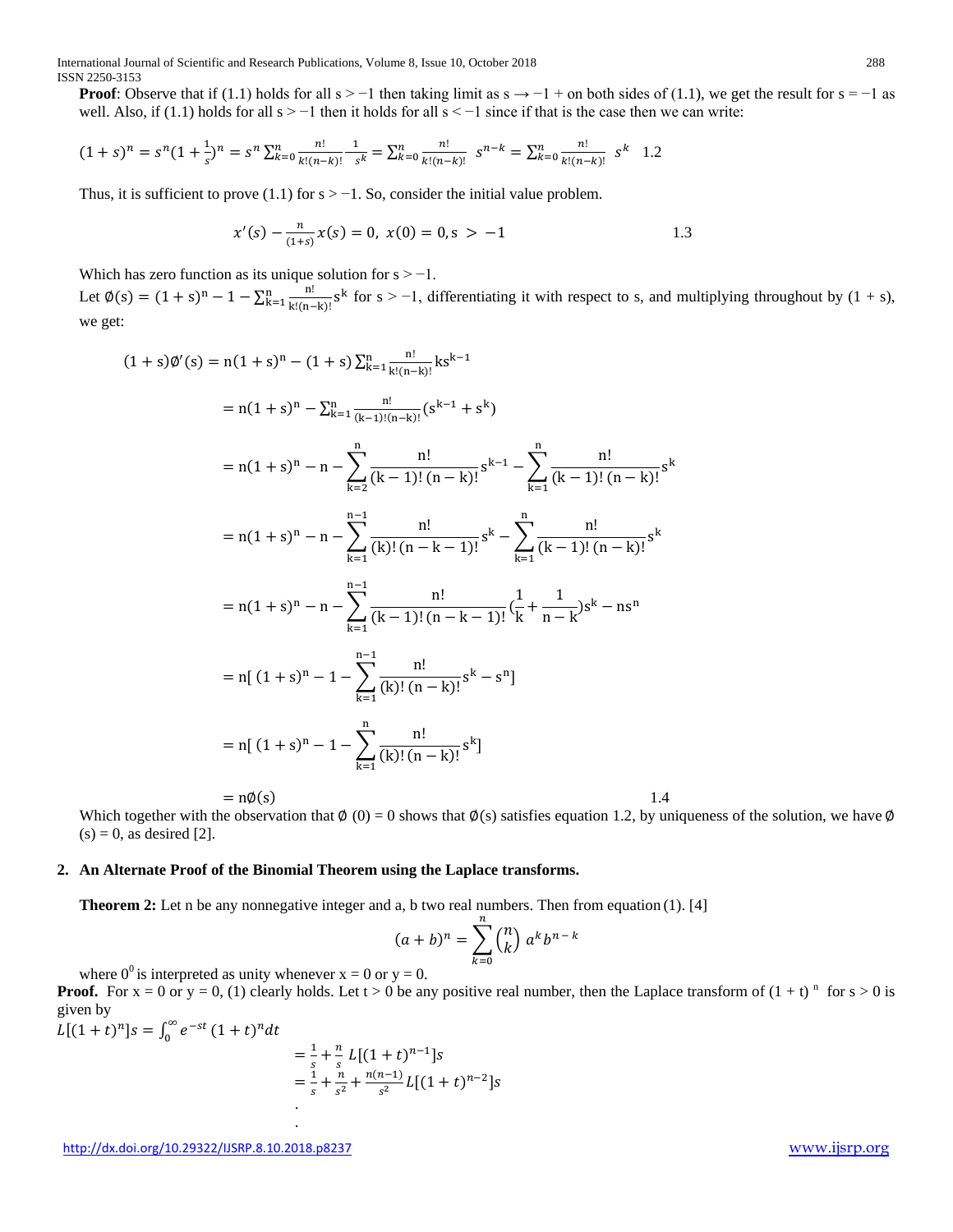International Journal of Scientific and Research Publications, Volume 8, Issue 10, October 2018 289 ISSN 2250-3153

$$
L[(1+t)^{n}]s = \sum_{k=0}^{n} \frac{n!}{(n-k)!} \frac{1}{s^{k+1}}
$$

Taking the inverse Laplace transform, we obtain

$$
[(1+t)^n] = L^{-1} \left\{ \sum_{k=0}^n \frac{n!}{(n-k)!} \frac{1}{s^{k+1}} \right\} (t)
$$

$$
= \left\{ \sum_{k=0}^n \frac{n!}{(n-k)!} L^{-1} \left( \frac{1}{s^{k+1}} \right) \right\} (t)
$$

$$
[(1+t)^n] = \left\{ \sum_{k=0}^n \frac{n!}{k!(n-k)!} t^k \right\}
$$
2.2  
Similarly,
$$
[(1-t)^n] = \left\{ \sum_{k=0}^n \frac{n!}{k!(n-k)!} (-t)^k \right\}
$$
2.3

Similarly,

 $[(1-t)^n] = \left\{ \sum_{k=0}^n \frac{n!}{k!(n-k)!} (-t)^k \right\}$  2.3 From the above equation it is clear that (2.2) holds for all real t. The proof is now complete on substituting  $t = a/b$  in (2.2).

#### **3. A Simple and Probabilistic Proof of the Binomial Theorem**

**Theorem 3:** Let n be a positive integer and a, b two nonzero real numbers. Then from  $eq^n(1)$  [3]

$$
(a+b)^n = \sum_{k=0}^n {n \choose k} a^k b^{n-k}
$$

**Proof:** By a straight forward induction argument, for all  $n \ge 1$ , there exist positive integers  $C(n, 0)$ , ...,  $C(n, n)$  such that for all a,  $b \in R$ ,

$$
(a+b)^n = \sum_{k=0}^n C(n,k) \ a^k b^{n-k}
$$

Hence to establish (1) (i.e., to establish the general case described in equation 3, we need to show

$$
C(n,k) = {n \choose k}, \quad k = 0 \dots n,
$$

To this end, let  $0 < a < 1$  and let  $S_n = \sum_{i=0}^n X_i$ , where  $X_1, \ldots, X_n$  are independent and identically distributed random variables with  $P(X_1 = 1) = a = 1 - P(X_1 = 0).$ 

The sum  $S_n$  has the binomial (n, a) distribution which by an elementary probability and counting argument (which does not make use of the binomial theorem) is given by:

$$
P(X_n = k) = {n \choose k} a^k (1 - a)^{n - k}, \quad k = 0 \dots \dots n
$$

Thus,

$$
1 = \sum_{k=0}^{n} P(X_n = k) = \sum_{k=0}^{n} {n \choose k} a^k (1 - a)^{n-k}
$$
 3.3

Thereby establishing the theorem in the special case  $0 \le a \le 1$  and  $b = 1 - a$  described in (1). Next, by equation 3.1:

$$
1 = (a + 1 - a)^n = \sum_{k=0}^n C(n, k) \ a^k (1 - a)^{n-k}
$$

then from equations 3.4 and 3.3,

$$
\sum_{k=0}^{n} [C(n,k) - {n \choose k}] a^{k} (1-a)^{n-k} = 0
$$

And consequently

$$
\sum_{k=0}^{n} [C(n,k) - {n \choose k}] \left(\frac{a}{1-a}\right)^k = 0
$$

<http://dx.doi.org/10.29322/IJSRP.8.10.2018.p8237>[www.ijsrp.org](http://ijsrp.org/)

 $\frac{2}{k}$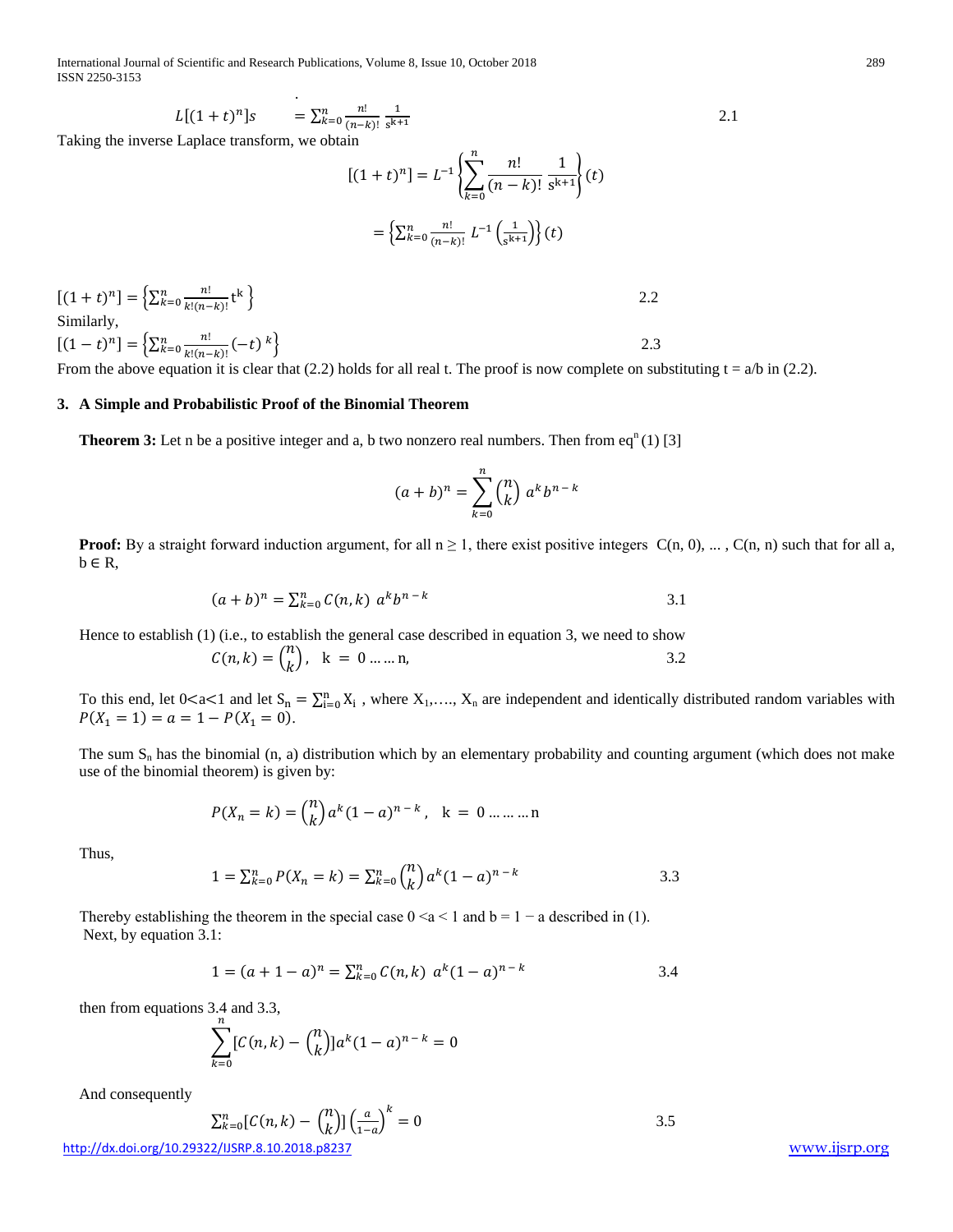International Journal of Scientific and Research Publications, Volume 8, Issue 10, October 2018 290 ISSN 2250-3153

Since  $0 < a < 1$  is arbitrary

$$
\sum_{k=0}^{n} [C(n,k) - {n \choose k}] (X)^{k} = 0, \ 0 < X < \infty
$$

The assertion equation 3.1 now follows immediately since the left-hand side of equation 3.5 is the zero polynomial and so all of its coefficients are zero. [3]

### **4. An Alternate Proof of the Binomial Theorem**

While going through the proof of the binomial theorem using the Laplace transform in [1], this Proof arise

**Theorem 4:** Let n be a positive integer and a, b two nonzero real numbers. Then from equation 1 . [5]

$$
(a+b)^n = \sum_{k=0}^n {n \choose k} a^k b^{n-k}
$$

**Proof**: Let  $s = -1$  be any nonzero real number. For each k, using the quotient rule for derivatives, we have  $\frac{d}{ds} \left( \frac{s^k}{(1+s)^n} \right) =$  $\frac{k s^{k-1}-(n-k)s^k}{(1+s)^{n+1}}$ , which on multiplying throughout by  $\frac{n!}{k!(n-k)!}$  and summing over k = 0 to n gives:

$$
\frac{d}{ds} \sum_{k=0}^{n} \frac{n!}{k!(n-k)!} \left( \frac{s^k}{(1+s)^n} \right) = \sum_{k=0}^{n} \frac{n!}{k!(n-k)!} \left\{ \frac{ks^{k-1} - (n-k)s^k}{(1+s)^{n+1}} \right\}
$$
4.1

$$
= \sum_{k=0}^{n} \frac{k n!}{k! (n-k)!} \frac{s^{k-1}}{(1+s)^{n+1}} - \sum_{k=0}^{n} \frac{(n-k)n!}{k! (n-k)!} \frac{s^k}{(1+s)^{n+1}} \n= \sum_{k=0}^{n} \frac{n!}{(k-1)! (n-k)!} \frac{s^{k-1}}{(1+s)^{n+1}} - \sum_{k=0}^{n-1} \frac{n!}{k! (n-k-1)!} \frac{s^k}{(1+s)^{n+1}} \n= \sum_{k=0}^{n} \frac{n!}{(k-1)! (n-k)!} \frac{s^{k-1}}{(1+s)^{n+1}} - \sum_{k=0}^{n} \frac{n!}{(k-1)! (n-k)!} \frac{s^{k-1}}{(1+s)^{n+1}} \n= 0
$$

So, by an application of either the fundamental theorem of calculus or the mean value theorem, we have  $\sum_{k=0}^{n} \frac{n!}{k!(n-k)!} \left( \frac{s^k}{(1+s)^n} \right)$ c, for some fixed real number c, which on taking the limit as  $s \rightarrow 0$  gives  $c = 1$ . Therefore,

$$
\sum_{k=0}^{n} \frac{n!}{k!(n-k)!} \left( \frac{s^k}{(1+s)^n} \right) = 1 \text{ or } \sum_{k=0}^{n} \frac{n!}{k!(n-k)!} s^k = (1+s)^n \tag{4.2}
$$

Taking the limit as  $s \rightarrow -1$  in the preceding equation gives:

$$
\sum_{k=0}^{n} \frac{n!}{k! (n-k)!} (-1)^k = (1-1)^n = 0
$$

Thus, we have:

$$
\sum_{k=0}^{n} \frac{n!}{k!(n-k)!} s^k = (1+s)^n \tag{4.3}
$$

for all non zero real s. To complete the proof, we put  $s = a/b$  in equation 4.3

## **Conclusion:**